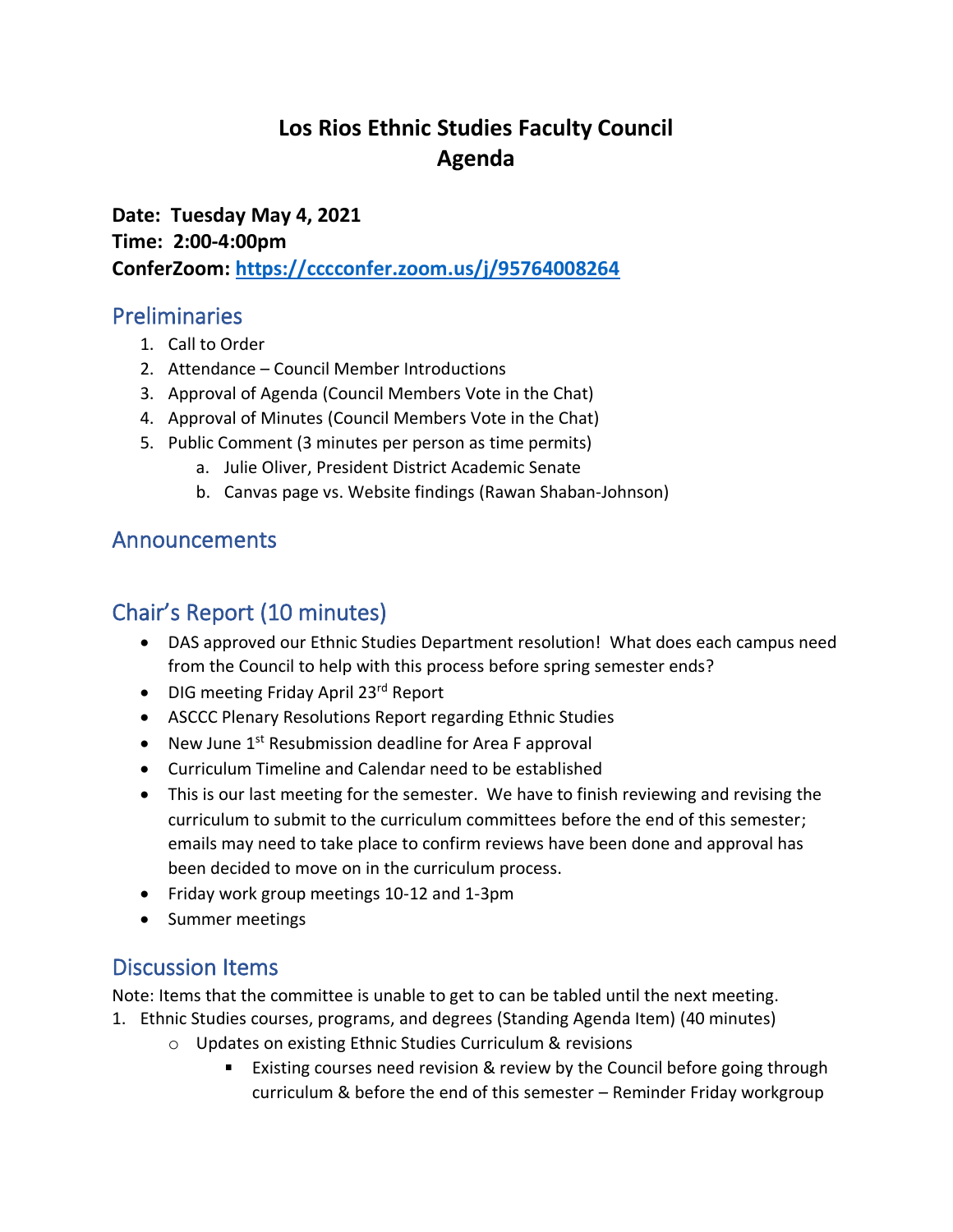- New 'Introduction' titles require collaboration request to process in Socrates  $\mathbf{u}$ (Renee Medina)
- Introduction to Ethnic Studies ETHNS 300 check in have these been revised  $\mathbf{u} = \mathbf{0}$ to be the same at each college?
- $\blacksquare$  . Introduction to the African American Experience ETHNS 320 – has this course been reviewed by everyone to be adopted by all colleges and submitted to move on in the curriculum process at all colleges?
- Introduction to the Asian American Experience Course ETHNS 330 has this  $\mathbf{u}$ course been reviewed by everyone to be adopted by all colleges and submitted to move on in the curriculum process at all colleges?
- Introduction to Chicanx/Latinx Studies Course ETHNS 340 has this course  $\mathbf{u}$  . been reviewed by everyone to be adopted by all colleges and submitted to move on in the curriculum process?
- Introduction to Native American Studies Course ETHNS 350 has this course been reviewed by everyone to be adopted by all colleges and submitted to move on in the curriculum process?
- **Other courses we are revising?**
- o Update on Newly Proposed Ethnic Studies Curriculum None
- o Proposals for Ethnic Studies Programs, Certificates, Degrees
	- Discuss forming an Ad-hoc group to work on the Program template over the summer
- 2. Local Advisory Groups Update on Ethnic Studies Department formation, etc. (5 minutes)
	- o ARC Local Advisory group report (Ricardo Caton)
	- o CRC Local Advisory group report (Alex Peshkoff)
	- o FLC Local Advisory group report (Tami Cheshire)
	- o SCC Local Advisory group report (Surangi Frazier)
- 3. Ethnic Studies Definition (Tami Cheshire) (5 minutes) (decision item)
- 4. Fall Flex Workshop Update (Alex Peshkoff) (3 minutes)
- 5. Ethnic Studies Video Update (Malika Hollinside) (3 minutes)
- 6. Flex Workshop Series Proposal discussion (Victoire Chochezi) (10 minutes) (decision item)
- 7. Districtwide Public Canvas page continued discussion (5 minutes) (decision item)
- 8. Resolution regarding cross-listed courses (Tami Cheshire) (5 minutes) (decision item)
- 9. Equivalency decisions for hiring discussion & Ad-hoc work group formation (10 minutes)
- 10. Districtwide public Canvas page or website (3 minutes) (decision item)

# Decision Items (Council Members Vote in Chat When Called to Vote)

Note: Decisions should be discussed at one meeting and voted on in a subsequent meeting. Decision items must be made public 72 hours before a vote can be made per Brown Act.

- Ethnic Studies Definition
- Flex Workshop Series Proposal